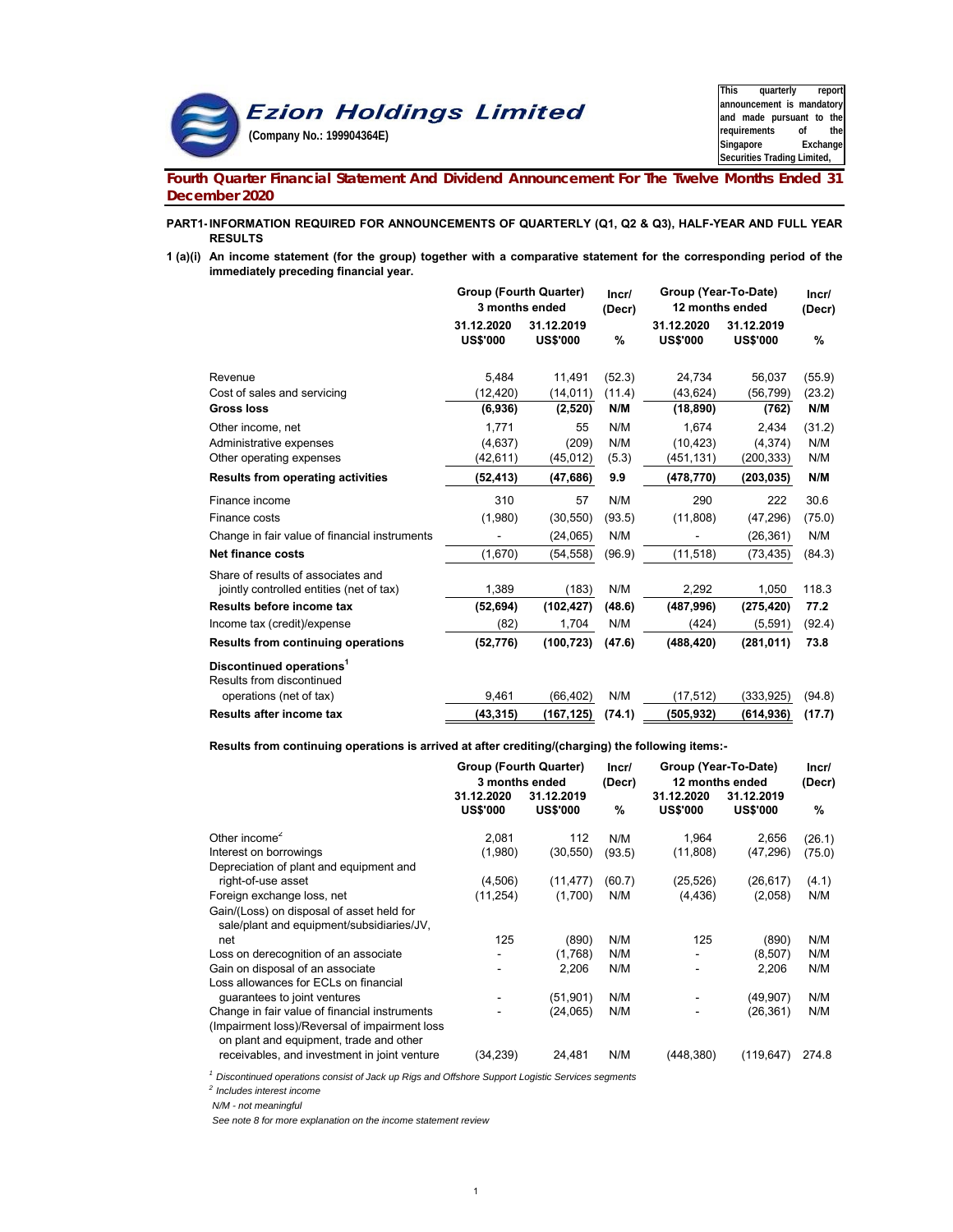#### **1 (a)(i) Results from discontinued operations**

|                                             | <b>Group (Fourth Quarter)</b><br>3 months ended |                               | Incr/  | Group (Year-To-Date)<br>12 months ended | Incr/                         |        |
|---------------------------------------------|-------------------------------------------------|-------------------------------|--------|-----------------------------------------|-------------------------------|--------|
|                                             |                                                 |                               | (Decr) |                                         |                               | (Decr) |
|                                             | 31.12.2020<br><b>US\$'000</b>                   | 31.12.2019<br><b>US\$'000</b> | %      | 31.12.2020<br><b>US\$'000</b>           | 31.12.2019<br><b>US\$'000</b> | $\%$   |
| Revenue                                     | 130                                             | 1,703                         | (92.4) | 5,010                                   | 34,290                        | (85.4) |
| Cost of sales and servicing                 | 2,655                                           | (5,539)                       | N/M    | (8,023)                                 | (35,476)                      | (77.4) |
| Gross profit/(loss)                         | 2,785                                           | (3,836)                       | N/M    | (3,013)                                 | (1, 186)                      | N/M    |
| Other income, net                           | 6,931                                           | 2,424                         | N/M    | 17,422                                  | 2,424                         | N/M    |
| Administrative expenses                     | 1,485                                           | 2,527                         | (41.2) | (1, 321)                                | (3,741)                       | (64.7) |
| Other operating expenses                    | (2, 186)                                        | (26,798)                      | (91.8) | (28,833)                                | (263,560)                     | (89.1) |
| <b>Results from operating activities</b>    | 9,015                                           | (25,683)                      | N/M    | (15,745)                                | (266, 063)                    | (94.1) |
| Finance income                              | 1,203                                           | 919                           | 30.9   | 2,745                                   | 7,772                         | (64.7) |
| Finance costs                               | (757)                                           | (41,663)                      | (98.2) | (4, 512)                                | (64, 502)                     | (93.0) |
| <b>Net finance costs</b>                    | 446                                             | (40,744)                      | N/M    | (1,767)                                 | (56,730)                      | (96.9) |
| Share of results of associates and          |                                                 |                               |        |                                         |                               |        |
| jointly controlled entities (net of tax)    |                                                 | 25                            | N/M    |                                         | (11, 132)                     | N/M    |
| Results before income tax                   | 9,461                                           | (66, 402)                     | N/M    | (17, 512)                               | (333,925)                     | (94.8) |
| Income tax expense                          |                                                 |                               | N/M    |                                         |                               | N/M    |
| <b>Results from discontinued operations</b> | 9,461                                           | (66,402)                      | N/M    | (17,512)                                | (333,925)                     | (94.8) |

**Results from discontinued operations is arrived at after crediting/(charging) the following items:-**

|                                                                                          | Group (Fourth Quarter)<br>3 months ended |                               | Incr/<br>(Decr) | Group (Year-To-Date)<br>12 months ended | Incr/<br>(Decr)               |        |
|------------------------------------------------------------------------------------------|------------------------------------------|-------------------------------|-----------------|-----------------------------------------|-------------------------------|--------|
|                                                                                          | 31.12.2020<br><b>US\$'000</b>            | 31.12.2019<br><b>US\$'000</b> | %               | 31.12.2020<br><b>US\$'000</b>           | 31.12.2019<br><b>US\$'000</b> | %      |
| Other income <sup>1</sup>                                                                | 8.134                                    | 3.343                         | N/M             | 20.167                                  | 10.196                        | 97.8   |
| Interest on borrowings                                                                   | (757)                                    | (41,663)                      | (98.2)          | (4, 512)                                | (64, 502)                     | (93.0) |
| Depreciation of plant and equipment and<br>right-of-use asset                            | (1,248)                                  | (431)                         | N/M             | (3,618)                                 | $(21,731)$ $(83.4)$           |        |
| Gain/(Loss) on disposal of asset held for<br>sale/plant and equipment/subsidiaries, net  | 9.271                                    | (3,750)                       | N/M             | 18,132                                  | (9,532)                       | N/M    |
| Loss on disposal of joint venture                                                        |                                          | (890)                         | N/M             |                                         | (890)                         | N/M    |
| Loss allowances for ECLs on financial<br>guarantees to joint ventures                    |                                          | 247                           | N/M             | (2,803)                                 | (22,073)                      | (87.3) |
| Reversal of impairment loss/(Impairment loss)<br>on plant and equipment, trade and other |                                          |                               |                 |                                         |                               |        |
| receivables, and investment in joint venture                                             | 8.089                                    | (51, 306)                     | N/M             | (16,429)                                | (254, 084)                    | (93.5) |

*<sup>1</sup> Includes interest income*

*N/M - not meaningful*

*See note 8 for more explanation on the income statement review*

As announced on 19 October 2020, the Group has resolved to undertake a restructuring plan to:

(a) refocus its business on the provision of vessel management services i.e. transition to a vessel management company. In this process, it will be taking steps to realise value by disposing of its vessels in an orderly manner over a period of time. This will allow the Company to better manage its cashflow constraints by reducing the holding costs of the vessels as well as the amount of liabilities;

(b)implement further cost-cutting measures in line with the business requirements; and

(c) continue the search for potential investors to recapitalise the Group and/or realise the value of the listed status of the Company, on the basis of a vessel management company.

As at 31 December 2020, aligned with the Group's Restructuring plans, all service rigs, tugs and barges are classified as either non-current assets held for sale or finances lease. As such, the Jack-up Rigs Segment and Offshore Support Logistic Services Segment are classified as discontinued operations.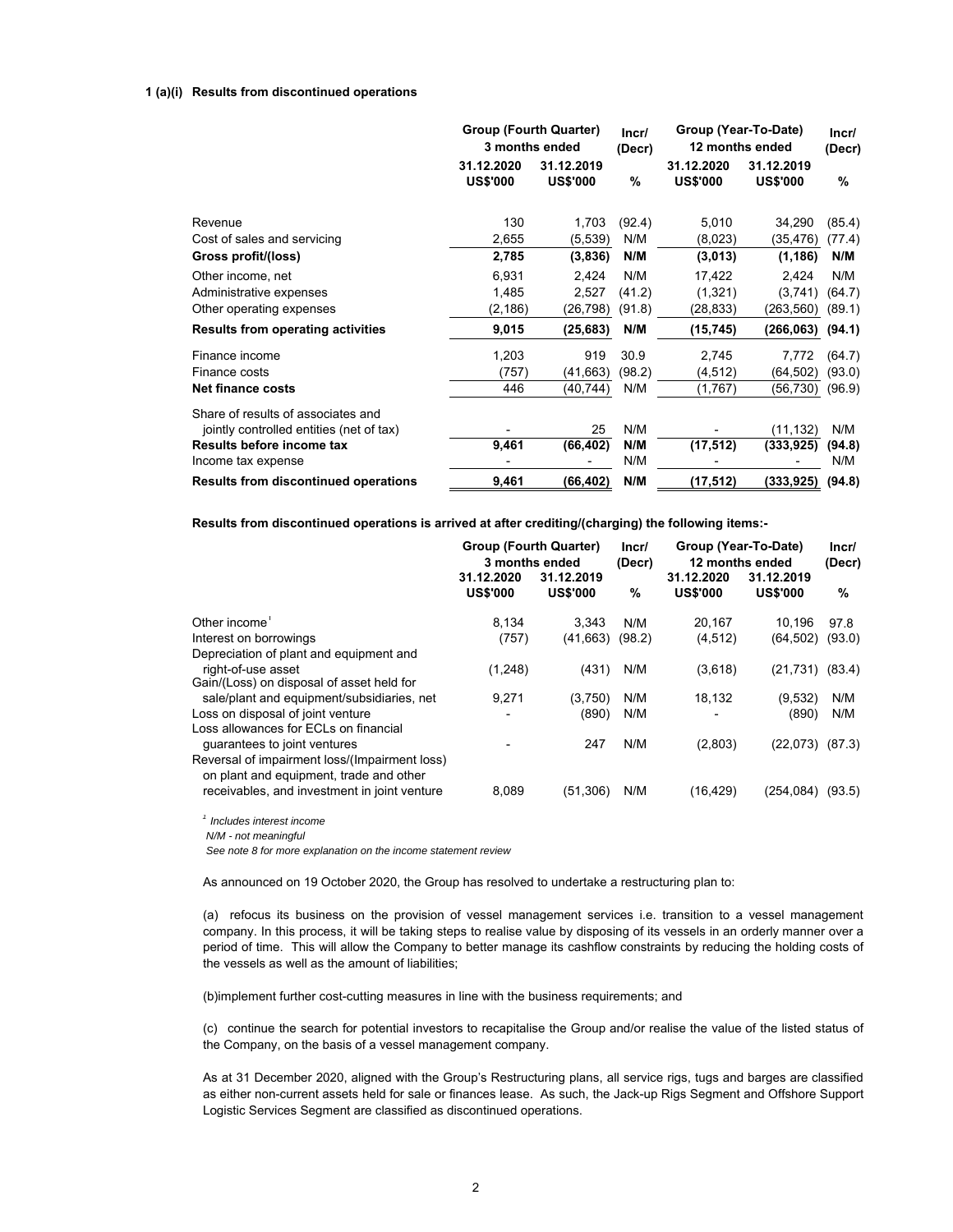**1(b)(i) Statement of financial position (for the issuer and group), together with a comparative statement as at the end of the immediately preceding financial year.**

|                                           | Group                         |                               | Company                       |                               |  |
|-------------------------------------------|-------------------------------|-------------------------------|-------------------------------|-------------------------------|--|
|                                           | 31.12.2020<br><b>US\$'000</b> | 31.12.2019<br><b>US\$'000</b> | 31.12.2020<br><b>US\$'000</b> | 31.12.2019<br><b>US\$'000</b> |  |
| <b>Non-current assets</b>                 |                               |                               |                               |                               |  |
| Plant and equipment                       | 67,550                        | 599,420                       | 718                           | 937                           |  |
| <b>Subsidiaries</b>                       |                               |                               | 30,496                        | 30,799                        |  |
| Loans to subsidiaries                     |                               |                               | 188,420                       | 285,647                       |  |
| Joint ventures                            | 4,746                         | 3,030                         |                               |                               |  |
| Loans to joint ventures                   | 4,870                         | 67,254                        | 25                            | 6,746                         |  |
| Right-of-use assets                       | 801                           | 1,307                         | 801                           | 1,307                         |  |
| Finance lease receivables                 | 295                           |                               | $\overline{\phantom{0}}$      |                               |  |
| Other assets                              | 21,857                        | 26,879                        | 21,857                        | 26,879                        |  |
|                                           | 100,119                       | 697,890                       | 242,317                       | 352,315                       |  |
| <b>Current assets</b>                     |                               |                               |                               |                               |  |
| Trade receivables                         | 13,646                        | 63,601                        | 14,866                        | 14,904                        |  |
| Other current assets                      | 25,698                        | 62,277                        | 58,067                        | 56,275                        |  |
| Finance lease receivables                 | 3,375                         |                               |                               |                               |  |
| Assets held for sale                      | 105,250                       | 14,895                        |                               |                               |  |
| Cash and cash equivalents                 | 57,604                        | 43,201                        | 28,942                        | 9,297                         |  |
|                                           | 205,573                       | 183,974                       | 101,875                       | 80,476                        |  |
| <b>Total assets</b>                       | 305,692                       | 881,864                       | 344,192                       | 432,791                       |  |
| <b>Equity</b>                             |                               |                               |                               |                               |  |
| Share capital                             | 958,497                       | 934,656                       | 958,497                       | 934,656                       |  |
| Perpetual securities                      | 14,748                        | 14,938                        | 14,748                        | 14,938                        |  |
| Redeemable exchangeable preference shares |                               | 23,464                        |                               |                               |  |
| <b>Reserves</b>                           | (6,805)                       | 806                           | (7, 223)                      | (1, 573)                      |  |
| <b>Accumulated losses</b>                 | (2, 347, 031)                 | (1,841,308)                   | (2,401,793)                   | (2, 142, 357)                 |  |
| <b>Total equity</b>                       | (1,380,591)                   | (867, 444)                    | (1,435,771)                   | (1, 194, 336)                 |  |
| <b>Non-current liabilities</b>            |                               |                               |                               |                               |  |
| Lease liabilities                         |                               | 818                           |                               | 818                           |  |
| Other payables                            | 8,655                         | 23,655                        |                               |                               |  |
|                                           |                               |                               |                               |                               |  |
|                                           | 8,655                         | 24,473                        |                               | 818                           |  |
| <b>Current liabilities</b>                |                               |                               |                               |                               |  |
| Trade payables                            | 32,417                        | 64,751                        | 50                            | 392                           |  |
| Other payables                            | 80,248                        | 64,524                        | 410,967                       | 427,764                       |  |
| Lease liabilities                         | 873                           | 519                           | 873                           | 519                           |  |
| <b>Financial liabilities</b>              | 1,372,228                     | 1,403,892                     | 1,187,111                     | 1,020,006                     |  |
| Debt securities                           | 180,962                       | 177,628                       | 180,962                       | 177,628                       |  |
| Provision for taxation                    | 10,900                        | 13,521                        |                               |                               |  |
|                                           | 1,677,628                     | 1,724,835                     | 1,779,963                     | 1,626,309                     |  |
| <b>Total liabilities</b>                  | 1,686,283                     | 1,749,308                     | 1,779,963                     | 1,627,127                     |  |
| <b>Total equity and liabilities</b>       | 305,692                       | 881,864                       | 344,192                       | 432,791                       |  |

*See note 8 for more explanation on the statement of financial position review*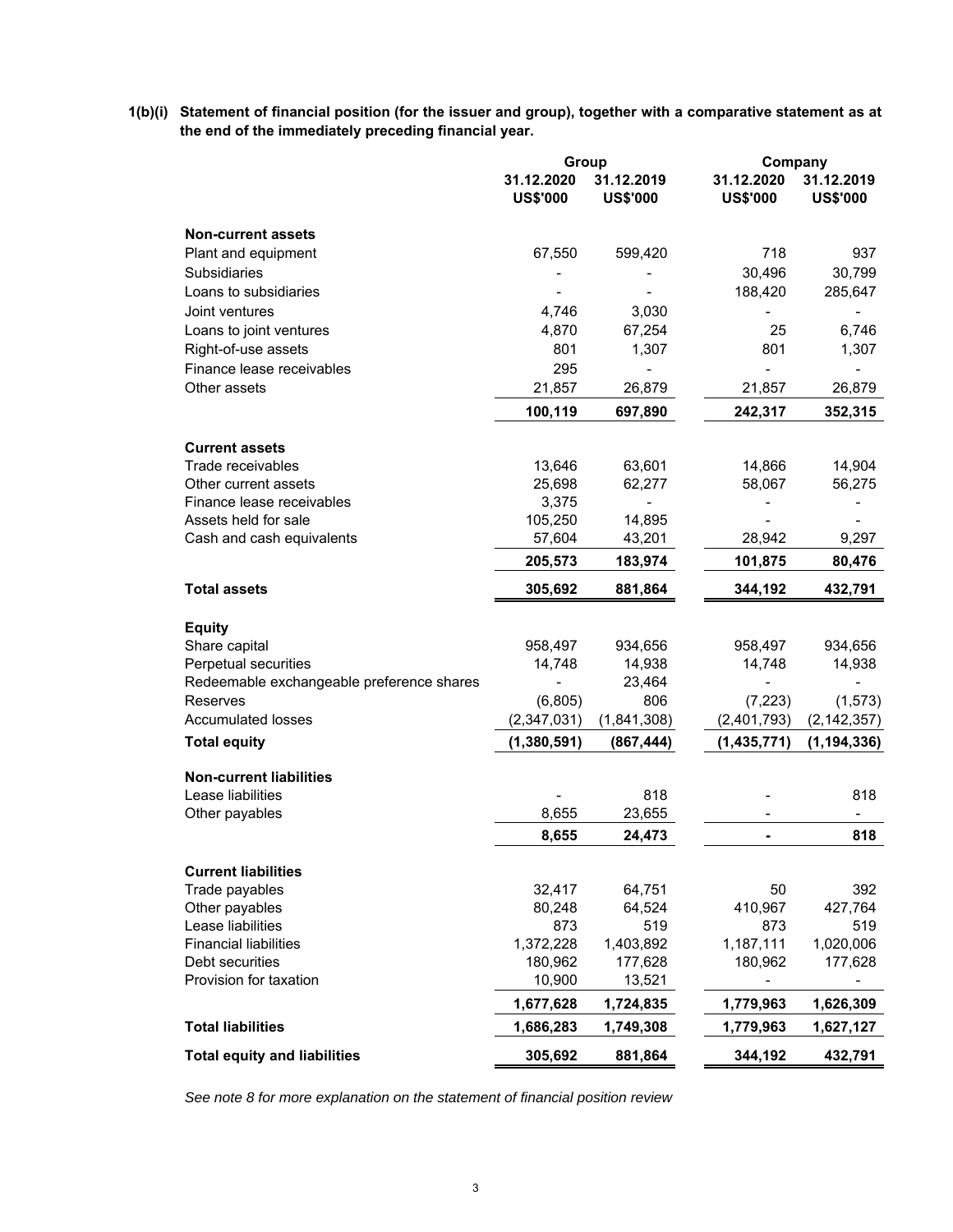# **1(b)(ii) Aggregate amount of group's borrowings and debt securities.**

# **Amount repayable in one year or less, or on demand**

|           | As at 31.12.2020 |           | As at 31.12.2019 |
|-----------|------------------|-----------|------------------|
| Secured   | Unsecured        | Secured   | Unsecured        |
| US\$'000  | US\$'000         | US\$'000  | US\$'000         |
| 1,363,314 | 189,876          | 1,395,144 | 186,376          |

**Amount repayable after one year**

| As at 31.12.2020                             |                            | As at 31.12.2019      |
|----------------------------------------------|----------------------------|-----------------------|
| Secured<br>Unsecured<br>US\$'000<br>US\$'000 | Secured<br><b>US\$'000</b> | Unsecured<br>US\$'000 |

| As at 31.12.2019 |           |  |  |  |  |  |
|------------------|-----------|--|--|--|--|--|
| Secured          | Unsecured |  |  |  |  |  |
| US\$'000         | US\$'000  |  |  |  |  |  |

# **Details of any collateral**

The Group's vessels are pledged to financial institutions as securities for the term loans.

Included in cash and cash equivalents is an amount of US\$45,140,000 (31 December 2019: US\$27,028,000) being restricted or earmarked by the banks as collaterals for various facilities granted.

# **1(b)(iii) Statement of comprehensive income for three months ended 31 December 2020**

|                                                                                                            | <b>Group (Fourth Quarter)</b><br>31.12.2020<br><b>US\$'000</b> | 3 months ended<br>31.12.2019<br><b>US\$'000</b> | 0<br>% | Group (Year-To-Date)<br>31.12.2020<br><b>US\$'000</b> | 12 months ended<br>31.12.2019<br><b>US\$'000</b> | Incr/<br>(Decr)<br>% |
|------------------------------------------------------------------------------------------------------------|----------------------------------------------------------------|-------------------------------------------------|--------|-------------------------------------------------------|--------------------------------------------------|----------------------|
| Results after income tax                                                                                   | (43, 315)                                                      | (167, 125)                                      | (74.1) | (505, 932)                                            | (614, 936)                                       | (17.7)               |
| Other comprehensive income                                                                                 |                                                                |                                                 |        |                                                       |                                                  |                      |
| Items that will not be reclassified to profit or loss:                                                     |                                                                |                                                 |        |                                                       |                                                  |                      |
| Net change in fair value of equity investments at FVOCI                                                    | (1, 137)                                                       | 5,056                                           | N/M    | (5,650)                                               | (93)                                             | N/M                  |
| Items that may be reclassified subsequently to profit                                                      |                                                                |                                                 |        |                                                       |                                                  |                      |
| or loss:                                                                                                   |                                                                |                                                 |        |                                                       |                                                  |                      |
| Foreign currency translation differences<br>- foreign operations                                           | (4,053)                                                        | (3,340)                                         | 21.3   | (3,979)                                               | (2, 196)                                         | 81.2                 |
| Foreign currency translation differences on loss of<br>significant influence relassified to profit or loss |                                                                | 3,078                                           | N/M    |                                                       | 3,078                                            | N/M                  |
| Exchange differences on monetary items forming<br>part of net investment in foreign operations             | 615                                                            | 126                                             | N/M    | 2,018                                                 | (2, 410)                                         | N/M                  |
| Effective portion of changes in fair value of<br>cash flow hedges                                          |                                                                |                                                 |        |                                                       | (713)                                            | N/M                  |
|                                                                                                            | (3, 438)                                                       | (136)                                           | N/M    | (1,961)                                               | (2, 241)                                         | (12.5)               |
| Other comprehensive income                                                                                 |                                                                |                                                 |        |                                                       |                                                  |                      |
| for the period                                                                                             | (4, 575)                                                       | 4,920                                           | N/M    | (7,611)                                               | (2, 334)                                         | N/M                  |
| Total comprehensive income for the period                                                                  | (47, 890)                                                      | (162, 205)                                      | (70.5) | (513, 543)                                            | (617, 270)                                       | (16.8)               |
| Attributable to:                                                                                           |                                                                |                                                 |        |                                                       |                                                  |                      |
| Owners of the Company                                                                                      | (47, 890)                                                      | (162, 205)                                      | (70.5) | (513, 543)                                            | (617.270)                                        | (16.8)               |

# Note :

There are no tax effects relating to each component of other comprehensive income for the period.

*N/M - not meaningful*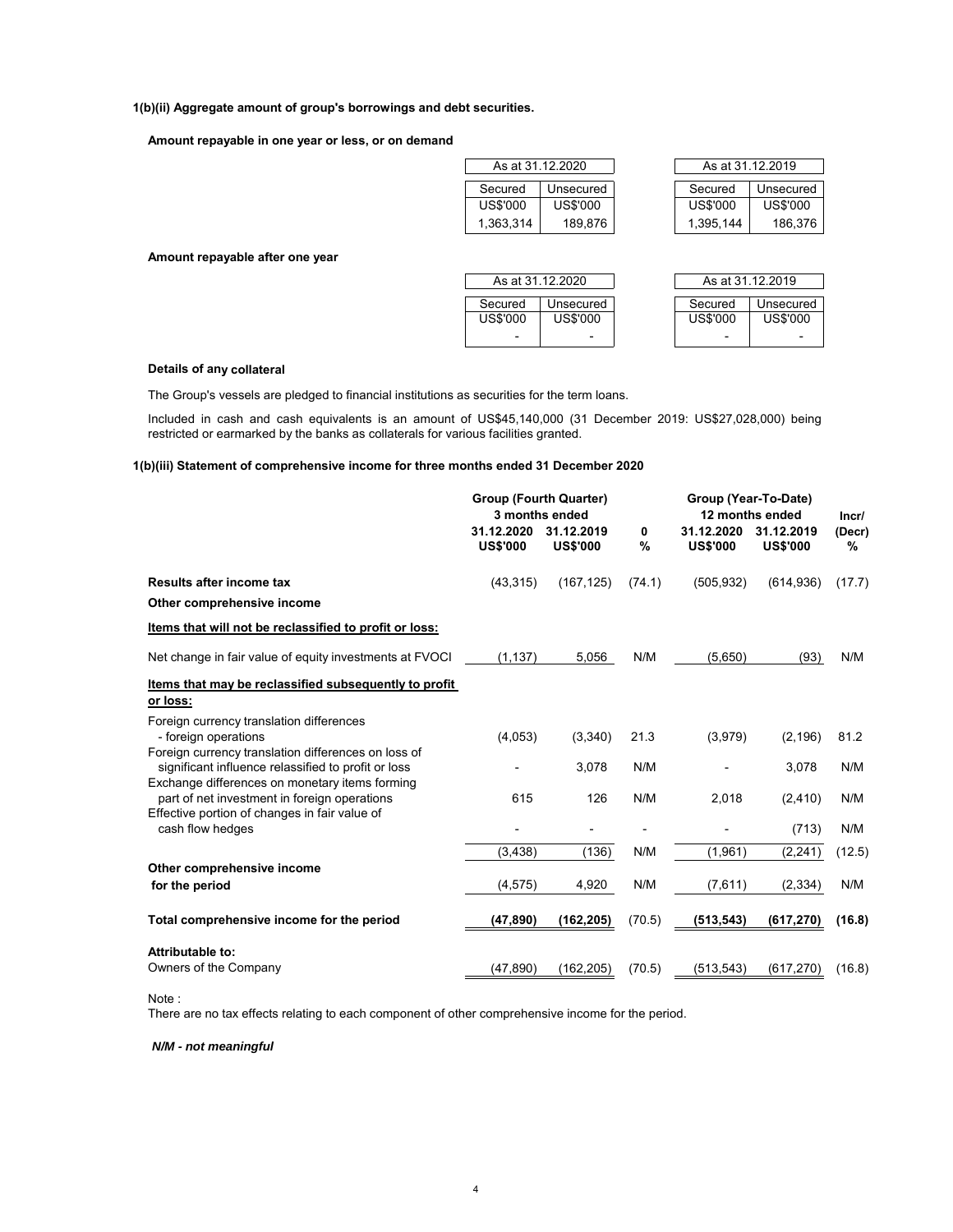**1(c) Statement of cash flows (for the group), together with a comparative statement for the corresponding period of the immediately preceding financial year.**

|                                                                                                          | <b>Group (Fourth Quarter)</b><br>3 months ended |                               | Group (Year-To-Date)<br>12 months ended |                               |  |
|----------------------------------------------------------------------------------------------------------|-------------------------------------------------|-------------------------------|-----------------------------------------|-------------------------------|--|
|                                                                                                          | 31.12.2020<br><b>US\$'000</b>                   | 31.12.2019<br><b>US\$'000</b> | 31.12.2020<br><b>US\$'000</b>           | 31.12.2019<br><b>US\$'000</b> |  |
| Cash flows from operating activities                                                                     |                                                 |                               |                                         |                               |  |
| Results after income tax<br>Adjustments for:                                                             | (43, 315)                                       | (167, 125)                    | (505, 932)                              | (614, 936)                    |  |
| Income tax expense/(credit)                                                                              | 82                                              | (1,704)                       | 424                                     | 5.591                         |  |
| Depreciation expense                                                                                     | 5,754                                           | 11,908                        | 29,144                                  | 48,348                        |  |
| Change in fair value of financial instruments                                                            |                                                 | 24,065                        |                                         | 26,361                        |  |
| (Gain)/Loss on disposal of asset held for                                                                |                                                 |                               |                                         |                               |  |
| sale/plant and equipment/subsidiaries, net                                                               | (9,396)                                         | 4,640                         | (18, 257)                               | 10,422                        |  |
| Gain on disposal of an associate                                                                         |                                                 | (2,206)                       |                                         | (2,206)                       |  |
| Foreign exchange loss, net                                                                               | 11.254                                          | 1.700                         | 4.436                                   | 2.058                         |  |
| Finance income                                                                                           | (1, 513)                                        | (976)                         | (3,035)                                 | (7,994)                       |  |
| Finance costs                                                                                            | 2,737                                           | 72,213                        | 16,320                                  | 111,798                       |  |
| Impairment loss on plant and equipment, trade and                                                        |                                                 |                               |                                         |                               |  |
| other receivables, and investment in joint venture                                                       | 26,150                                          | 26,825                        | 464,809                                 | 373,731                       |  |
| Write-off of trade and other payables and other obligations                                              | $\overline{a}$                                  | (22, 511)                     |                                         | (22, 511)                     |  |
| Loss on derecognition of an associate                                                                    |                                                 | 1,768                         | L,                                      | 8,507                         |  |
| Loss allowances for ECLs on financial quarantees                                                         |                                                 |                               |                                         |                               |  |
| to joint ventures                                                                                        | 55                                              | 51.654<br>108                 | 2.803<br>209                            | 71,980<br>431                 |  |
| Equity-settled share-based payment transactions<br>Share of results of associates and jointly controlled |                                                 |                               |                                         |                               |  |
| entities                                                                                                 | (1, 389)                                        | 158                           | (2, 292)                                | 10.082                        |  |
| Operating cash flow before working capital changes                                                       | (9,581)                                         | 517                           | (11, 371)                               | 21,662                        |  |
|                                                                                                          |                                                 |                               |                                         |                               |  |
| Changes in working capital:                                                                              |                                                 |                               |                                         |                               |  |
| Trade receivables and other assets                                                                       | 6,639                                           | 8.110                         | 20.072                                  | 16.682                        |  |
| Trade and other payables                                                                                 | (14, 466)                                       | 2,419                         | (6, 528)                                | (8, 433)                      |  |
| Cash (used in)/generated from operating activities                                                       | (17, 408)                                       | 11.046                        | 2.173                                   | 29.911                        |  |
| Income tax paid                                                                                          | (1,030)                                         | (901)                         | (2,739)                                 | (2, 247)                      |  |
| Net cash (used in)/generated from operating activities                                                   | (18, 438)                                       | 10,145                        | (566)                                   | 27,664                        |  |
| Cash flows from investing activities                                                                     |                                                 |                               |                                         |                               |  |
| Purchase of plant and equipment                                                                          | (218)                                           | (6, 246)                      | (6, 153)                                | (14, 848)                     |  |
| Proceeds from disposal of asset held for                                                                 |                                                 |                               |                                         |                               |  |
| sale/plant and equipment                                                                                 | 51,629                                          | 888                           | 66,604                                  | 6,729                         |  |
| Proceeds from disposal of an associate                                                                   |                                                 | 2,206                         |                                         | 2,206                         |  |
| Proceeds from disposal of joint venture                                                                  |                                                 | 2,050                         |                                         | 2,050                         |  |
| Advances to joint ventures                                                                               | (784)                                           | ÷,                            | (1)                                     | $\overline{a}$                |  |
| Investments in associate                                                                                 |                                                 | $\overline{a}$                |                                         | (450)                         |  |
| Interest received                                                                                        | 672                                             |                               | 715                                     | 234                           |  |
| Net cash generated from/(used in) investing activities                                                   | 51.299                                          | (1, 102)                      | 61,165                                  | (4,079)                       |  |
| Cash flows from financing activities                                                                     |                                                 |                               |                                         |                               |  |
| Proceeds from borrowings                                                                                 |                                                 |                               | 36,736                                  | 13,292                        |  |
| Repayment of borrowings                                                                                  | (35, 519)                                       | (4, 917)                      | (77, 075)                               | (16, 852)                     |  |
| Net proceeds from issuance of ordinary shares                                                            |                                                 |                               | 4                                       |                               |  |
| Repayment of lease liabilities                                                                           | (136)                                           |                               | (515)                                   | (203)                         |  |
| Interest paid                                                                                            | (517)                                           | (3, 877)                      | (3,290)                                 | (24, 254)                     |  |
| Net cash used in financing activities                                                                    | (36, 172)                                       | (8, 794)                      | (44, 140)                               | (28, 017)                     |  |
|                                                                                                          |                                                 |                               |                                         |                               |  |
| Net (decrease)/increase in cash and cash equivalents                                                     | (3,311)                                         | 249                           | 16,459                                  | (4, 432)                      |  |
| Cash and cash equivalents at beginning of the period                                                     | 63,256                                          | 43,421                        | 43,201                                  | 49,029                        |  |
| Effect of exchange rate fluctuations                                                                     | (2,341)                                         | (469)                         | (2,056)                                 | (1, 396)                      |  |
| Cash and cash equivalents at end of the period                                                           | 57,604                                          | 43,201                        | 57,604                                  | 43,201                        |  |

*See note 8 for explanation on the statement of cash flows review*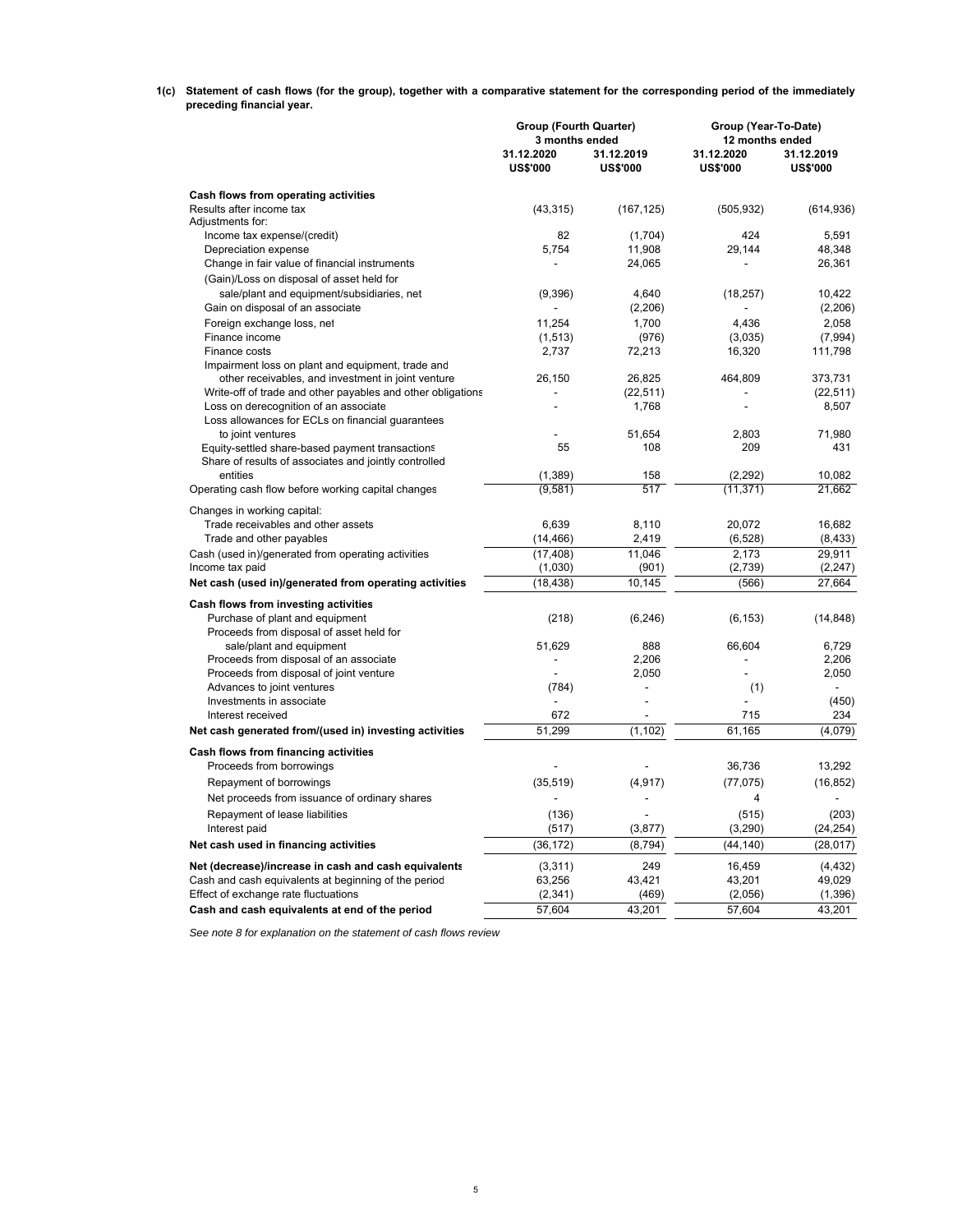**1(d)(i) A statement (for the issuer and group) showing either (i) all changes in equity or (ii) changes in equity other than those arising from capitalisation issues and distributions to shareholders, together with a comparative statement for the corresponding period of the immediately preceding financial year.**

|                                                                                                         | Share<br>capital | Perpetual<br>securities | Redeemable<br>exchangeable<br>preference<br>shares | Treasury<br>shares      | Foreign<br>currency<br>translation<br>reserve | Hedging<br>reserve | reserve         | Fair value Accumulated<br>losses        | <b>Total equity</b> |
|---------------------------------------------------------------------------------------------------------|------------------|-------------------------|----------------------------------------------------|-------------------------|-----------------------------------------------|--------------------|-----------------|-----------------------------------------|---------------------|
|                                                                                                         | <b>US\$'000</b>  | <b>US\$'000</b>         | <b>US\$'000</b>                                    | <b>US\$'000</b>         | <b>US\$'000</b>                               | <b>US\$'000</b>    | <b>US\$'000</b> | <b>US\$'000</b>                         | <b>US\$'000</b>     |
| Group                                                                                                   |                  |                         |                                                    |                         |                                               |                    |                 |                                         |                     |
| At 1 January 2019                                                                                       | 930,509          | 14,938                  | 23,464                                             | (1,480)                 | 3,907                                         | 713                | ä,              | (1,226,803)                             | (254, 752)          |
| Total comprehensive income                                                                              |                  |                         |                                                    |                         |                                               |                    |                 |                                         |                     |
| for the period                                                                                          |                  |                         |                                                    |                         | (1,528)                                       | (713)              | (93)            | (614, 936)                              | (617, 270)          |
| Transactions with owners,<br>recognised directly in equity                                              |                  |                         |                                                    |                         |                                               |                    |                 |                                         |                     |
| Issue of shares                                                                                         | 4,147            |                         |                                                    |                         |                                               |                    |                 |                                         | 4,147               |
| Share-based payment                                                                                     |                  |                         |                                                    |                         |                                               |                    |                 |                                         |                     |
| transactions                                                                                            | ٠                | 14,938                  |                                                    |                         | 2,379                                         | ٠<br>÷.            | ä,              | 431                                     | 431                 |
| At 31 December 2019                                                                                     | 934,656          |                         | 23,464                                             | (1, 480)                |                                               |                    | (93)            | (1, 841, 308)                           | (867, 444)          |
| At 1 January 2020                                                                                       | 934,656          | 14,938                  | 23,464                                             | (1,480)                 | 2,379                                         |                    | (93)            | (1,841,308)                             | (867, 444)          |
| Total comprehensive income                                                                              |                  |                         |                                                    |                         |                                               |                    |                 |                                         |                     |
| for the period                                                                                          |                  |                         |                                                    |                         | (1,961)                                       |                    | (5,650)         | (505, 932)                              | (513, 543)          |
| Transactions with owners,                                                                               |                  |                         |                                                    |                         |                                               |                    |                 |                                         |                     |
| recognised directly in equity                                                                           |                  |                         |                                                    |                         |                                               |                    |                 |                                         |                     |
| Issue of shares                                                                                         | 23,841           | (190)                   | (23, 464)                                          |                         |                                               |                    |                 |                                         | 187                 |
| Share-based payment                                                                                     |                  |                         |                                                    |                         |                                               |                    |                 |                                         |                     |
| transactions                                                                                            |                  |                         | ٠                                                  |                         |                                               | ä,                 |                 | 209                                     | 209                 |
| At 31 December 2020                                                                                     | 958,497          | 14,748                  |                                                    | (1,480)                 | 418                                           | Ĭ.                 | (5,743)         | (2, 347, 031)                           | (1,380,591)         |
|                                                                                                         |                  |                         | Share<br>capital                                   | Perpetual<br>securities | Treasury<br>shares                            | Hedging<br>reserve | reserve         | <b>Fair value</b> Accumulated<br>losses | <b>Total equity</b> |
|                                                                                                         |                  |                         | <b>US\$'000</b>                                    | <b>US\$'000</b>         | <b>US\$'000</b>                               | <b>US\$'000</b>    | <b>US\$'000</b> | <b>US\$'000</b>                         | <b>US\$'000</b>     |
| Company                                                                                                 |                  |                         |                                                    |                         |                                               |                    |                 |                                         |                     |
| At 1 January 2019                                                                                       |                  |                         | 930,509                                            | 14,938                  | (1,480)                                       | 713                |                 | (1,735,448)                             | (790, 768)          |
| Total comprehensive income for the period<br>Transactions with owners,<br>recognised directly in equity |                  |                         |                                                    |                         |                                               | (713)              | (93)            | (407, 340)                              | (408, 146)          |
| Issue of shares                                                                                         |                  |                         | 4.147                                              |                         |                                               |                    |                 |                                         | 4,147               |
| Share-based payment transactions                                                                        |                  |                         | ٠                                                  |                         |                                               | ä,                 | ٠               | 431                                     | 431                 |
| At 31 December 2019                                                                                     |                  |                         | 934,656                                            | 14,938                  | (1,480)                                       | $\blacksquare$     | (93)            | (2, 142, 357)                           | (1, 194, 336)       |
|                                                                                                         |                  |                         |                                                    |                         |                                               |                    |                 |                                         |                     |
| At 1 January 2020                                                                                       |                  |                         | 934,656                                            | 14,938                  | (1,480)                                       |                    | (93)            | (2, 142, 357)                           | (1, 194, 336)       |

| At 31 December 2020                       | 958.497 | 14.748 | (1.480) |                          | (5,743) | (2.401.793)   | (1.435.771)   |
|-------------------------------------------|---------|--------|---------|--------------------------|---------|---------------|---------------|
| Share-based payment transactions          | $\sim$  |        | -       | $\overline{a}$           | ۰       | 209           | 209           |
| Issue of shares                           | 23.841  | (190)  | -       | $\overline{\phantom{a}}$ | -       |               | 23.651        |
| recognised directly in equity             |         |        |         |                          |         |               |               |
| Transactions with owners,                 |         |        |         |                          |         |               |               |
| Total comprehensive income for the period | ۰       |        |         |                          | (5.650) | (259.645)     | (265, 295)    |
| At 1 January 2020                         | 934.656 | 14.938 | (1.480) | $\overline{a}$           | (93)    | (2, 142, 357) | (1, 194, 336) |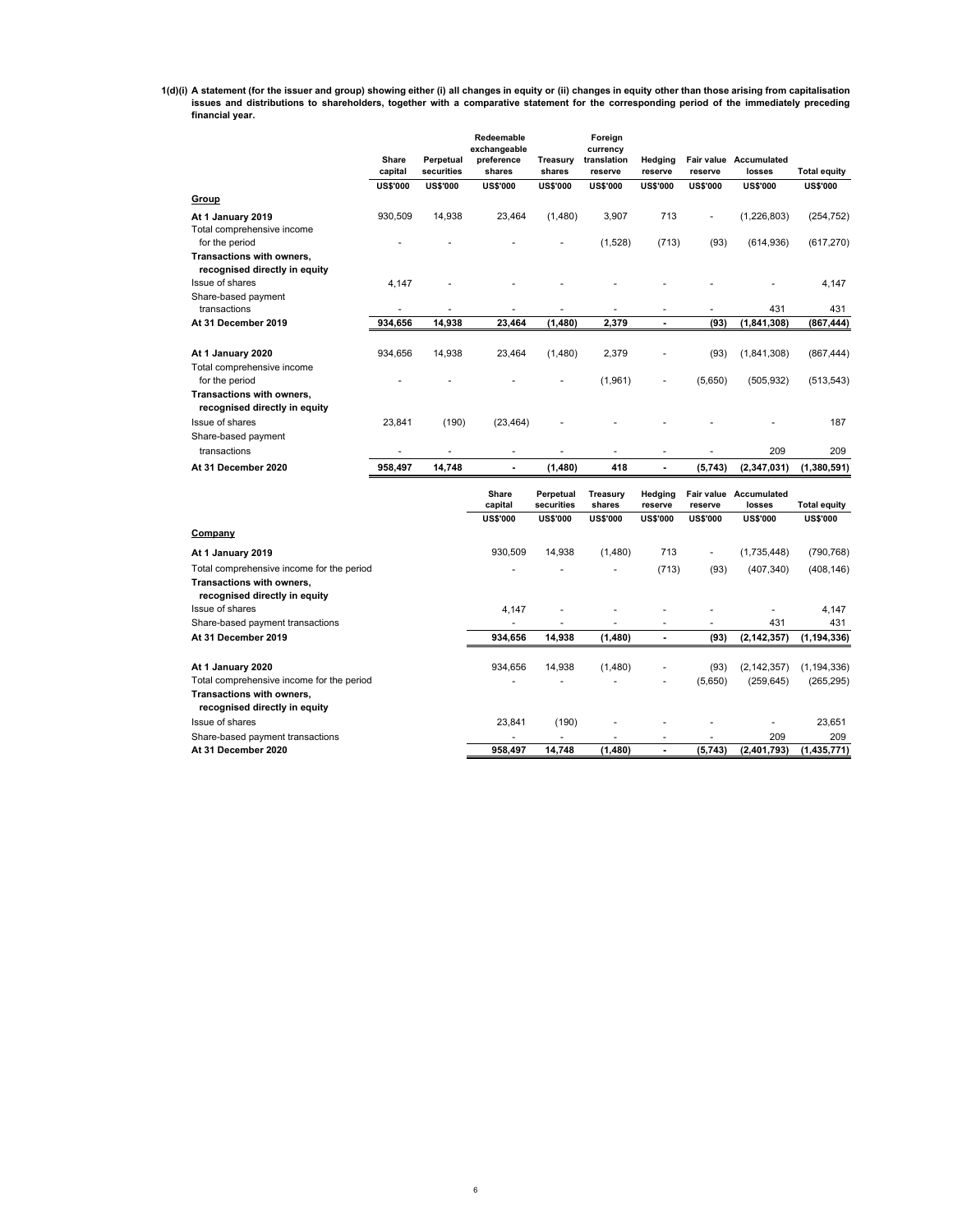**1(d)(ii) Details of any changes in the company's share capital arising from rights issue, bonus issue, subdivision, consolidation, share buy-backs, exercise of share options or warrants, conversion of other issues of equity securities, issue of shares for cash or as consideration for acquisition or for any other purpose since the end of the previous period reported on. State the number of shares that may be issued on conversion of all the outstanding convertibles, if any, against the total number of issued shares excluding treasury shares and subsidiary holdings of the issuer, as at the end of the current financial period reported on and as at the end of the corresponding period of the immediately preceding financial year. State also the number of shares held as treasury shares and the number of subsidiary holdings, if any, and the percentage of the aggregate number of treasury shares and subsidiary holdings held against the total number of shares outstanding in a class that is listed as at the end of the current financial period reported on and as at the end of the corresponding period of the immediately preceding financial year.**

During the first quarter of 2020, the Company had issued 22,073,345 new shares pursuant to the terms of the redeemable exchangeable preference shares ("REPS") at the exchange price of S\$1.3591 per share to the REPS holders.

During the second quarter of 2020, the Company had issued 904,813 ordinary shares at an issue price of S\$0.2763 per share pursuant to the conversion of perpetual securities into ordinary shares of the Company.

The Company had also issued 12,039 ordinary shares at an issue price of S\$0.45 per share pursuant to the exercise of 12,039 warrants by warrant holders.

During the fourth quarter of 2020, the Company had issued 904,813 ordinary shares at an issue price of S\$0.2763 per share pursuant to the conversion of convertible bonds into ordinary shares of the Company.

The above newly issued shares rank pari passu in all respects with the previously issued shares.

As at 31 December 2020, the share capital less treasury shares of the Company was 3,751,097,087 ordinary shares (3,754,281,087 issued ordinary shares less 3,184,000 treasury shares). As at 31 December 2019, the share capital less treasury shares of the Company was 3,727,202,077 ordinary shares (3,730,386,077 issued ordinary shares less 3,184,000 treasury shares).

As at 31 December 2020, the Company had S\$137.3 million of outstanding convertible bonds and perpetual securities available for conversion into 497,828,448 ordinary shares of the Company (the conversion price is reset every six months). As at 31 December 2019, the Company had S\$138.1 million of outstanding convertible bonds and perpetual securities available for conversion into 499,638,075 ordinary shares of the Company (the conversion price is reset every six months). In addition, as at 31 December 2019, there were 300 redeemable exchangeable preference shares in a subsidiary available for exchange to 19,787,830 ordinary shares of the Company.

There were no subsidiary holdings as at 31 December 2020 and 31 December 2019.

# **1(d)(iii) To show the total number of issued shares excluding treasury shares as at the end of the current financial period and as at the end of the immediately preceding year.**

As at 31 December 2020, the issued and paid up share capital excluding treasury shares of the Company comprised 3,751,097,087 (31 December 2019: 3,727,202,077) ordinary shares.

As at 31 December 2020, no subsidiary of the Company has (31 December 2019: 300) redeemable exchangeable preference shares outstanding as it has been fully converted during the first quarter of 2020.

# **1(d)(iv) A statement showing all sales, transfers, cancellation and/or use of treasury shares as at the end of the current financial period reported on.**

The movement of treasury shares are as follows: As at 1 January 2020 = 3,184,000 shares Purchase of treasury shares during the period = Nil Transfer of treasury shares during the period = Nil As at 31 December 2020 = 3,184,000 shares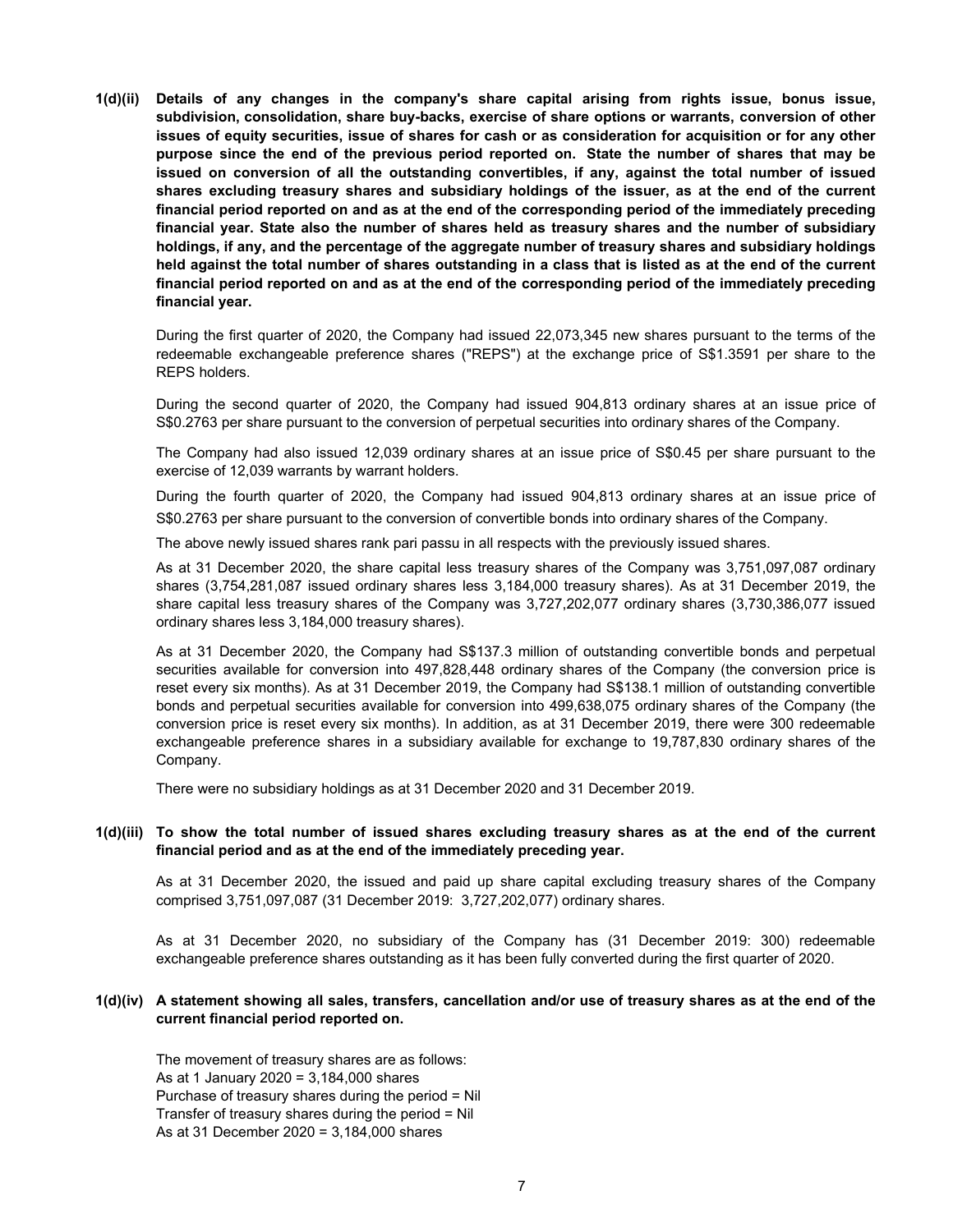**1(d)(v) A statement showing all sales, transfers, cancellation and/or use of subsidiary holdings as at the end of the current financial period reported on.**

Not applicable.

**2. Whether the figures have been audited or reviewed, and in accordance with which auditing standard or practice.**

The figures have not been audited or reviewed by the Company's auditors.

**3. Where the figures have been audited or reviewed, the auditors' report (including any modifications or emphasis of a matter).**

Not applicable.

**4. Whether the same accounting policies and methods of computation as in the issuer's most recently audited annual financial statements have been applied.**

Except as disclosed under note 5 below, the Group has applied the same accounting policies and methods of computation in the financial statements for the current reporting period as that of the audited financial statements for the year ended 31 December 2020.

**5. If there are any changes in the accounting policies and methods of computation, including any required by an accounting standard, what has changed, as well as the reasons for, and the effect of, the change.**

The Group has applied the same accounting policies and methods of computation in the financial statements for the current reporting period as that of the audited financial statements for the year ended 31 December 2019, except for the adoption of new/revised SFRS(I) applicable for the financial period beginning 1 January 2020 as follows:

*Definition of Material* (Amendments to SFRS(I) 1-1 and SFRS(I) 1-8) *Definition of a Business* (Amendments to SFRS(I) 3) *Amendments to References to Conceptual Framework in SFRS(I) Standards*

The above new SFRS(I)s, interpretations and amendments to SFRS(I)s did not have a significant impact on the Group's consolidated financial statements and the Company's statement of financial position.

# Discountinued operations

Prior periods comparative for the Group's income statement has been re-presented in accordance with SFRS (I) 5 *Non-current Assets Held for Sale and Discontinued Operations,* following the discontinuation of the Group's segments during the financial year ended 31 December 2020. The discontinued segments are Jack-up Rigs and Offshore Support Logistics Services.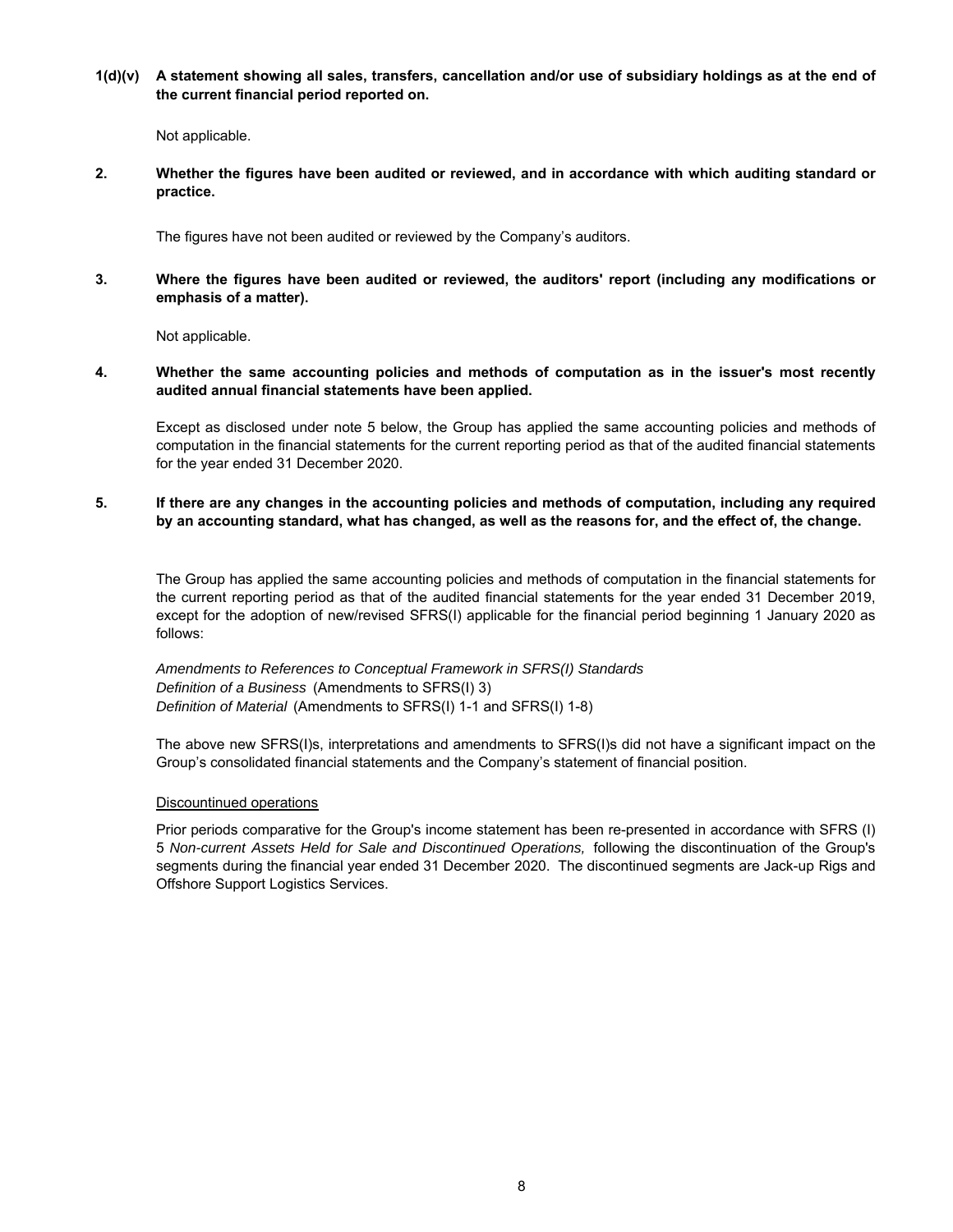**6. Earnings per ordinary share of the group for the current financial period reported on and the corresponding period of the immediately preceding financial year, after deducting any provision for preference dividends:-**

|                                               | <b>Group (Fourth Quarter)</b><br>3 months ended |                    |               | <b>Group (Fourth Quarter)</b><br>12 months ended |
|-----------------------------------------------|-------------------------------------------------|--------------------|---------------|--------------------------------------------------|
|                                               | 31.12.2020                                      | 31.12.2019         | 31.12.2020    | 31.12.2019                                       |
| (in US\$ cents)                               |                                                 |                    |               |                                                  |
| Continuing operations                         |                                                 |                    |               |                                                  |
| (a) Based on weighted average number          | $-1.41$ cts                                     | $-2.7 \text{ cts}$ | $-13.04$ cts  | -7.54 cts                                        |
| (b) On a fully diluted basis                  | $-1.41$ cts                                     | $-2.7 \text{ cts}$ | $-13.04$ cts  | $-7.54$ cts                                      |
| Discontinued operations                       |                                                 |                    |               |                                                  |
| (a) Based on weighted average number          | $0.25$ cts                                      | $-1.78$ cts        | $-0.47$ cts   | $-8.96$ cts                                      |
| (b) On a fully diluted basis                  | $0.25$ cts                                      | $-1.78$ cts        | $-0.47$ cts   | $-8.96$ cts                                      |
| Note:                                         |                                                 |                    |               |                                                  |
| Weighted average ordinary shares              |                                                 |                    |               |                                                  |
| for calculation of:                           |                                                 |                    |               |                                                  |
| Basic earnings per share<br>$\blacksquare$    | 3,751,097,087                                   | 3,727,202,077      | 3,745,847,073 | 3,725,673,620                                    |
| Diluted earnings per share*<br>$\blacksquare$ | 3,751,097,087                                   | 3,727,202,077      | 3,745,847,073 | 3.725.673.620                                    |

\* As the period ended 31 December 2020 is in a loss position before fair value adjustments (non-operating item), share options and warrants were not included in the computation of the diluted earnings per share because these potential ordinary shares were anti-dilutive.

#### **7. Net liabilities value (for the issuer and group) per ordinary share based on the total number of issued shares excluding treasury shares of the issuer at the end of the:-**

- **(a) current financial period reported on; and**
- **(b) immediately preceding financial year.**

|                                                                                                                               | Group       |                      | Company      |                      |
|-------------------------------------------------------------------------------------------------------------------------------|-------------|----------------------|--------------|----------------------|
|                                                                                                                               | 31.12.2020  | 31.12.2019           | 31.12.2020   | 31.12.2019           |
| (in US\$ cents)                                                                                                               |             |                      |              |                      |
| Net liabilities value per ordinary share<br>based on existing issued share capital<br>excluding treasury shares as at the end |             |                      |              |                      |
| of the year reported on                                                                                                       | $-36.8$ cts | $-23.27 \text{ cts}$ | $-38.28$ cts | $-32.04 \text{ cts}$ |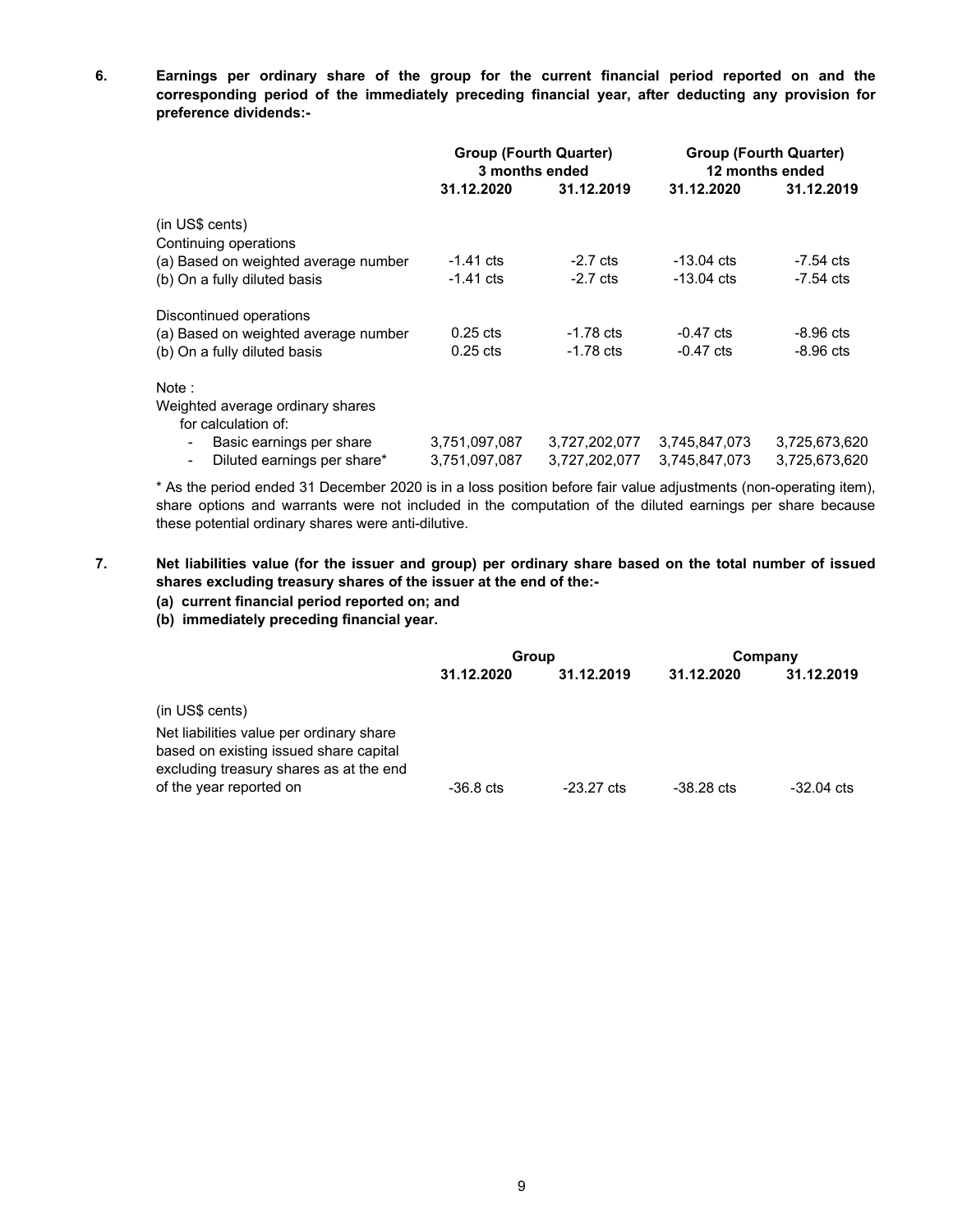**8. A review of the performance of the group, to the extent necessary for a reasonable understanding of the group's business. It must include a discussion of the following:-** 

**(a) any significant factors that affected the turnover, costs, and earnings of the group for the current financial period reported on, including (where applicable) seasonal or cyclical factors; and**

**(b) any material factors that affected the cash flow, working capital, assets or liabilities of the group during the current financial period reported on.**

# **INCOME STATEMENT REVIEW**

# **4Q20 vs 4Q19**

The Group's revenue for the three months ended 31 December 2020 ("4Q20") decreased by US\$6.0 million (52.3%) to US\$5.5 million as compared to the corresponding three months ended 31 December 2019 ("4Q19"). The decrease in revenue was mainly due to decrease in utilisation rates of liftboats as a result of:

- (a) COVID-19 pandemic has affected over 150 countries, resulting in partial or full lockdowns in many such affected countries. This has resulted in the disruption in various international and domestic supply chains and has created a significant strain on demand across various industries including the oil and gas industry. Demand for the Group's assets was severely impacted by this and this has contributed to the decrease in utilisation and charter rates across the Group's fleet;
- (b) unavailabiity of financing as the lenders remain adverse to lend to the oil and gas industry and that the Group is undergoing corporate restructuring; and
- (c) the refocus of the Group's business to vessel management with an asset-light structure by divesting its vessels and rigs in an orderly fashion, in consultations and discussions with the secured lenders leading up to the period.

The cost of sales and servicing for 4Q20 decreased by US\$1.6 million (11.4%) to US\$12.4 million as compared to 4Q19, mainly due to lower depreciation expense; and lower operating costs due to lower activities from the Group's liftboats.

As a result of the above, the Group recorded a gross loss of US\$6.9 million in 4Q20 compared with a gross loss of US\$2.5 million in 4Q19.

The increase in other income for 4Q20 was mainly due to the government grants and gain on disposal of plant and equipment during the quarter.

The increase in administrative expenses in 4Q20 as compared to 4Q19 was mainly due to the absence of one-off overprovision of staff costs that was made in 4Q19 and higher professional fees in 4Q20 in relation to assets disposal and corporate restructuring.

The COVID-19 pandemic and the plunge in oil prices have severely impacted the demand of the Group's liftboats, contributing to decrease in utilisation and charter rates of the Group's liftboats, which affect the contracts due for renewal post period-end. Furthermore, arising from the consultations and discussions that the Group has had with its secured lenders leading up to the period, the secured lenders have indicated their preference for the Group to refocus its business to vessel management with an asset-light structure by divesting its vessels in an orderly fashion. Consequently, the Group has updated its impairment assessment in 4Q20 and recognised net impairment loss of US\$33.8 million in 4Q20. The breakdown of the net impairment losses are as follows:

|                         | <b>US\$'000</b> |  |
|-------------------------|-----------------|--|
| Plant and equipment     | 18.752          |  |
| Trade receivables       | 1.517           |  |
| Other current assets    | 1.443           |  |
| Loans to joint ventures | 12.527          |  |
|                         | 34.239          |  |

Finance income has increased in 4Q20 mainly due to income from finance lease of offshore support vessels.

Finance costs have decreased in 4Q20 mainly due to absence of amortisation of the fair value recognised on the Debt Securities and term loans as the amortisation was fully accelerated in 4Q19.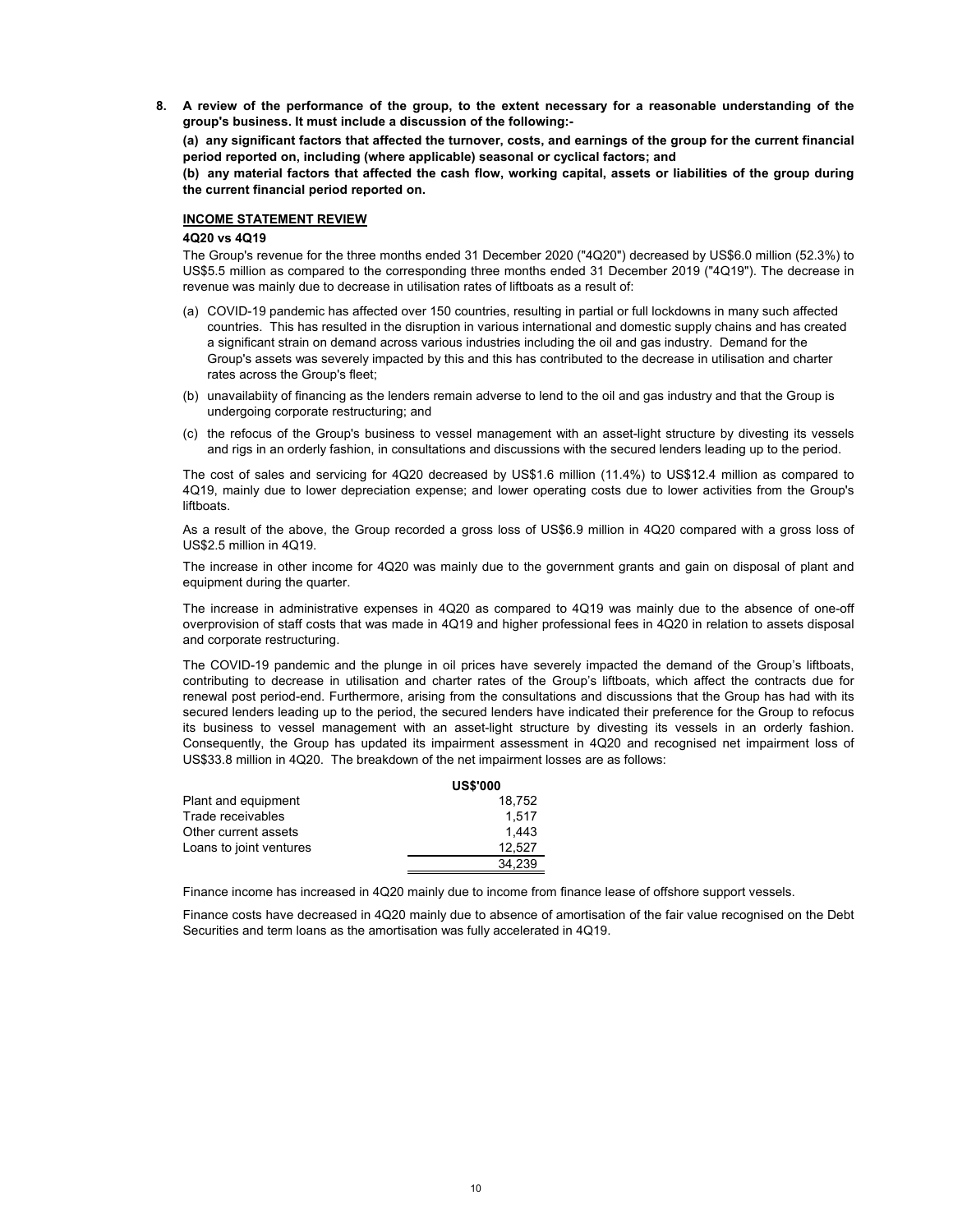The share of profits of associates and jointly controlled entities in 4Q20 was contributed by operating profit generated by the Group's joint venture, which operates in the windfarm industry in China.

The Group generated loss before income tax of US\$52.5 million in 4Q20 as a result of all the above.

Charter income derived from Singapore flagged vessels are exempted from tax under Section 13A of the Income Tax Act of Singapore. Current period income tax credit of US\$82,000 relates to the corporate tax expense and withholding tax expense incurred by vessels operating in certain overseas waters.

Results from discontinued operations was a profit in 4Q20 mainly due to gain on disposal of discontinued assets during the quarter of US\$6.3 million and gross profit of US\$2.8 million.

# **FY20 vs FY19**

The Group's revenue for the financial year ended 31 December 2020 ("FY20") decreased by US\$31.3 million (55.9%) to US\$24.7 million as compared to the corresponding financial year ended 31 December 2019 ("FY19"). The decrease in revenue was mainly due to decrease in utilisation rates of liftboats as a result of:

- (a) the COVID-19 pandemic that has affected over 150 countries, resulting in partial or full lockdowns in many such affected countries. This has resulted in the disruption in various international and domestic supply chains and has created a significant strain on demand across various industries including the oil and gas industry. Demand for the Group's assets was severely impacted by this and this has contributed to the decrease in utilisation and charter rates across the Group's fleet;
- (b) unavailabiity of financing as the lenders remain adverse to lend to the oil and gas industry and that the Group is undergoing corporate restructuring; and
- (c) the refocus of the Group's business to vessel management with an asset-light structure by divesting its vessels and rigs in an orderly fashion, in consultations and discussions with the secured lenders leading up to the financial year end.

The cost of sales and servicing for FY20 decreased by US\$13.2 million (23.2%) to US\$43.6 million as compared to FY19, mainly due to lower operating costs due to lower activities from the Group's fleet.

As a result of the above, the Group recorded a gross loss of US\$18.9 million in FY20 compared with gross loss of US\$0.8 million in FY19.

The decrease in other income for FY20 was mainly due to the absence of gain on disposal of associate of US\$2.2 million in FY19.

The increase in administrative expenses in FY20 as compared to FY19 was mainly due to the absence of one-off overprovision of staff costs that was made in 4Q19 and higher professional fees as a result of corporate restructuring and divestment of assets.

The COVID-19 pandemic and the plunge in oil prices have severely impacted the demand of the Group's vessels and rigs, contributing to decrease in utilisation and charter rates of the Group's liftboats, which affect the contracts due for renewal post period-end. Furthermore, arising from the consultations and discussions that the Group has had with its secured lenders leading up to the period, the secured lenders have indicated their preference for the Group to refocus its business to vessel management with an asset-light structure by divesting its vessels in an orderly fashion. Consequently, the Group has updated its impairment assessment and recognised net impairment losses of US\$448.0 million for FY20. The breakdown of the net impairment losses are as follows:

|                         | <b>US\$'000</b> |
|-------------------------|-----------------|
| Plant and equipment     | 333.487         |
| Trade receivables       | 1.517           |
| Other current assets    | 51.057          |
| Loans to joint ventures | 62.319          |
|                         | 448,380         |

Finance income has increased in FY20 mainly due to income from finance lease of offshore support vessels.

Finance costs have decreased in FY20 mainly due to absence of amortisation of of the fair value recognised on the Debt Securities and term loans as the amortisation was fully accelerated in 4Q19.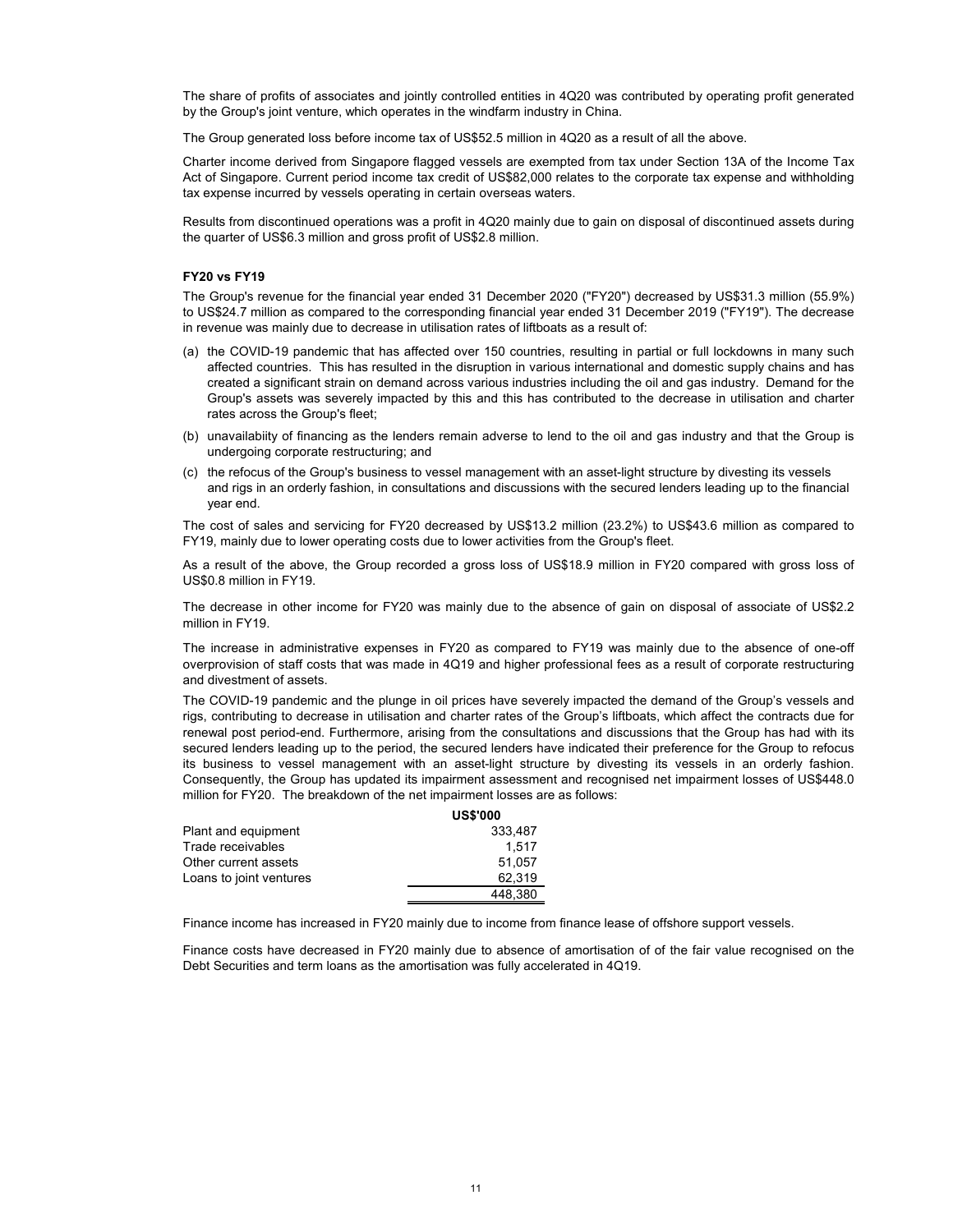The share of profits of associates and jointly controlled entities in FY20 was contributed by operating profit generated by the Group's joint venture, which operates in the windfarm industry in China.

The Group generated loss before income tax of US\$487.8 million in FY20 as a result of all the above.

Charter income derived from Singapore flagged vessels are exempted from tax under Section 13A of the Income Tax Act of Singapore. Current period income tax expense of US\$0.4 million relates to the corporate tax expense and withholding tax expense incurred by vessels operating in certain overseas waters.

Results from discontinued operations was loss of US\$17.5 million in FY20 as compared to loss of US\$333.9 in FY19. This was mainly due to decrease in ECL loss for financial guarantees to joint ventures of US\$19.3 million; and the absence of impairment of discontinued assets of US\$263.6 million and loss on disposal of plant and equipment of US\$9.5 million that was recognised in FY19.

### **STATEMENT OF FINANCIAL POSITION REVIEW**

### **Non-current Assets**

The Group's Non-current Assets amounted to US\$100.1 million as at 31 December 2020. The decrease in Non-current Assets was mainly due to impairment losses made on loans to joint ventures and plant and equipment, disposal of plant and equipment; and reclassification of plant and equipment to assets held for sale during the year which amounted to US\$105.3 million.

# **Current Assets**

The Group's Current Assets amounted to US\$205.6 million as at 31 December 2020. The increase was mainly due to increase in cash and cash equivalents of US\$14.4 million and the reclassification of plant and equipment to assets held for sale during the period which amounted to US\$105.3 million. This is offset by the increase in impairment of other current assets of US\$38.7 million during the year and the decrease in trade receivables of US\$50.0 million.

# **Total Liabilities**

The Group's Total Liabilities amounted to US\$1,686.3 million as at 31 December 2020. The decrease in Total Liabilities was mainly due to repayment of bank loans and other payables; offset by upward revaluation of Singapore Dollar denominated bank loans and Debt Securities as the US Dollar has depreciated against the Singapore Dollar during this period; and the drawdown of loan of US\$36.7 million during the year.

# **Total Equity**

The decrease in Total Equity was attributable mainly due to the loss generated for the year, offset by issuance of new ordinary shares.

# **Going concern**

The ability of the Group to maintain as a going concern is highly dependent upon:

- (1) the successful restructuring of the Group's business and capital structure into one which is asset-light, with a focus on provision of vessel management and operating services; and
- (2) the continuing support of the Group's lenders, including its secured lenders, noteholders and perpetual securityholders, to support and vote for a potential restructuring plan which would include or involve a debt to equity conversion of the loans outstanding to the lenders after the orderly disposal of the Group's assets.

# **STATEMENT OF CASH FLOWS REVIEW**

### **Cash Flow from Operating Activities**

The Group's net cash used in operating activities was US\$566,000. This was mainly due to the net cash used in the operations of the Group.

### **Cash Flow from Investing Activities**

The Group's net cash generated from investing activities was US\$61.2 million. This was mainly due to proceeds from sale of asset held for sale and plant and equipment; the recovery of loans from joint ventures; offset by deployment of funds towards the vessels and assets under construction.

### **Cash Flow from Financing Activities**

The Group's net cash used in financing activities was US\$44.1 million. This was mainly due to the repayment of bank loans and payment of interest, offset by drawdown of loan of US\$36.7 million during the period.

# **9. Where a forecast, or a prospect statement, has been previously disclosed to shareholders, any variance between it and the actual results.**

In line with the prospect statement made in 3Q20.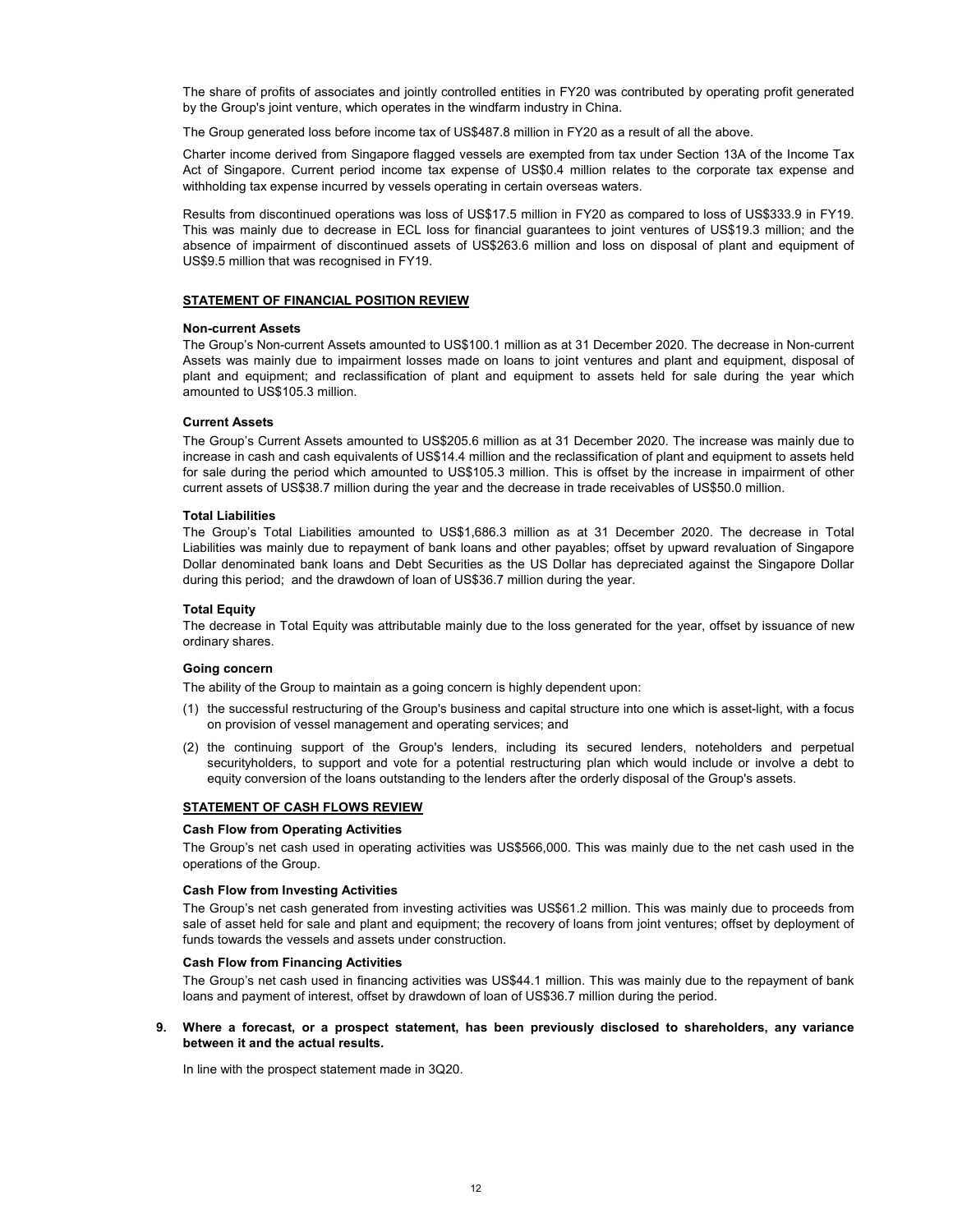# **10. A commentary at the date of the announcement of the significant trends and competitive conditions of the industry in which the group operates and any known factors or events that may affect the group in the next reporting period and the next 12 months.**

National lockdowns and international travel restrictions from the COVID 19 outbreak are expected to remain in the near future and will continue to cause difficulties to the operations of the Group.

In addition, the Oil & Gas industry is further impacted by the increasing focus of the world to move away from fossil fuel (fearing global warming) into renewable energy and the reluctance of banks to finance projects related to the fossil fuel.

The Company will continue its effort to divest its vessels and rigs and refocus its business on project and vessel management. It will concentrate on leveraging on its expertise and experience in offshore wind farm to focus on renewable businesses. The Company will also continue to work hard on securing a new strategic investor.

# **11. Dividend**

# *(a) Current Financial Period Reported On*

Any dividend declared for the current financial period reported on? None

# *(b) Corresponding Period of the Immediately Preceding Financial Year*

None Any dividend declared for the corresponding period of the immediately preceding financial year?

*(c) Date payable*

Not applicable

*(d) Books closure date*

Not applicable

# **12. If no dividend has been declared (recommended), a statement to that effect and the reason(s) for the decision.**

No dividend has been declared/recommended for the current financial reporting period due to the net liabilities position of the Group and the Company.

# **13. If the Group has obtained a general mandate from shareholders for IPTs, the aggregate value of such transactions as required under Rule 920(1)(a)(ii). If no IPT mandate has been obtained, a statement to that effect.**

There was no interested person transaction during the period under review. The Company has not obtained a general mandate from shareholders for interested person transaction.

# **14. Confirmation of undertakings from Directors and Executive Officers**

The Company has procured undertakings from all its directors and executive officers in compliance with Listing Rule 720(1).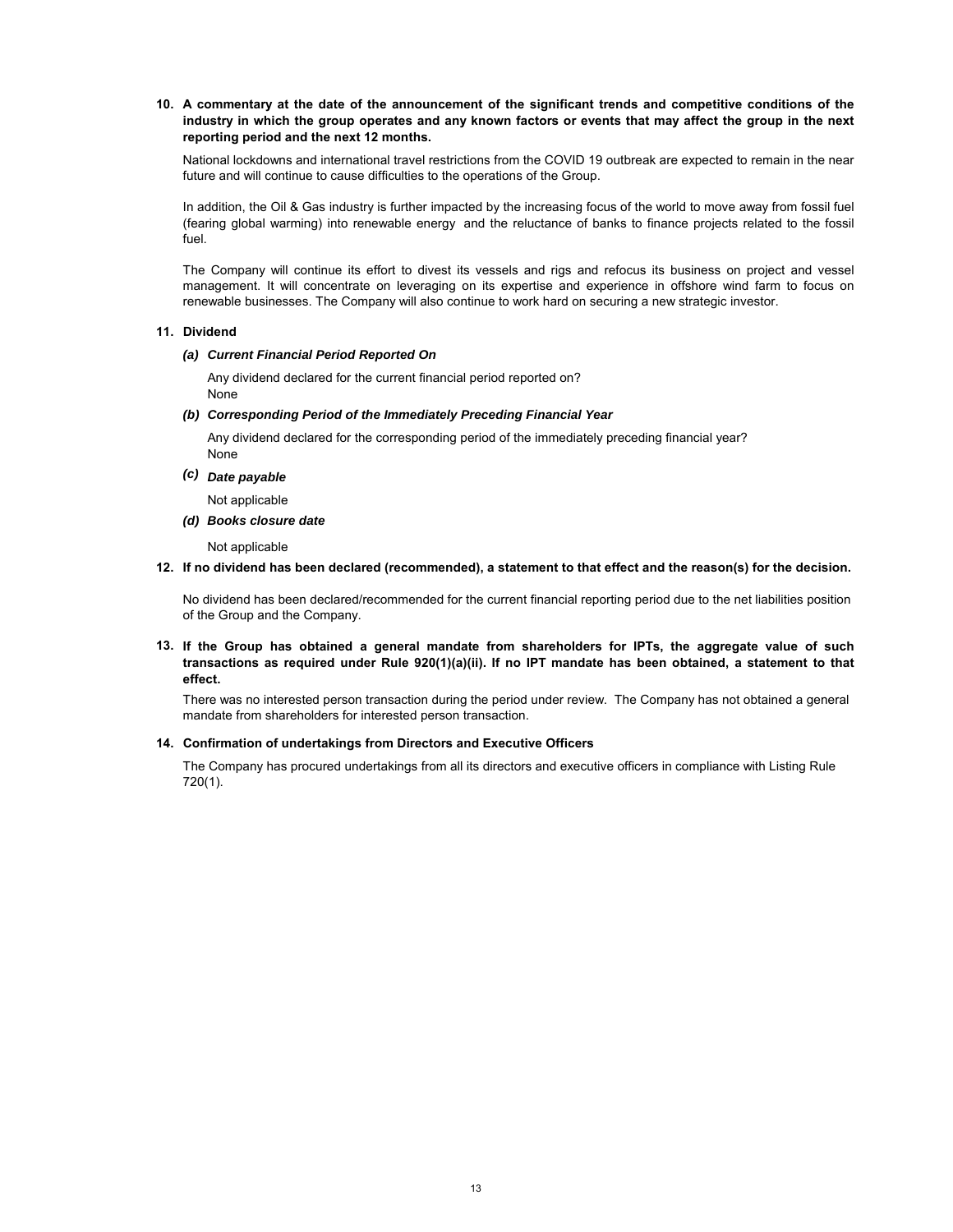# **PART II - ADDITIONAL INFORMATION REQUIRED FOR FULL YEAR ANNOUNCEMENT**

(This part is not applicable to Q1, Q2, Q3 or Half Year Results)

**15. Segmented revenue and results for business or geographical segments (of the group) in the form presented in the issuer's most recently audited annual financial statements, with comparative information for the immediately preceding year.**

During the current year, the Group has discontinued the Jack up Rigs and Offshore Support Logistic Services segments. The Group's remaining operating segment is the Liftboat segment.

The change in operating segments is in line with the requirements of the accounting standard *FRS 108 - Operating Segments* .

# **Business Segments**

|                                                                                                                                                                                    | <b>Liftboats</b>         | Jack-up Rigs<br>(Discontinued) | <b>Offshore</b><br>Support<br>Logistic<br><b>Services</b><br>(Discontinued) | <b>Others</b>   | <b>Total</b><br>operations                                                |
|------------------------------------------------------------------------------------------------------------------------------------------------------------------------------------|--------------------------|--------------------------------|-----------------------------------------------------------------------------|-----------------|---------------------------------------------------------------------------|
| Year ended 31 December 2020                                                                                                                                                        | <b>US\$'000</b>          | <b>US\$'000</b>                | <b>US\$'000</b>                                                             | <b>US\$'000</b> | <b>US\$'000</b>                                                           |
| Revenue                                                                                                                                                                            | 24,344                   | 4,153                          | 857                                                                         | 390             | 29,744                                                                    |
| Reportable segment results from operating activities                                                                                                                               | (7, 947)                 | (10, 220)                      | (852)                                                                       | (368)           | (19, 387)                                                                 |
| Depreciation expense<br>Impairment loss on plant and equipment<br>Impairment loss on trade receivables, other assets,<br>loans to joint ventures and loss allowances for financial | (25, 526)<br>(333, 487)  | (2,399)<br>(35, 393)           | (1, 219)<br>3,363                                                           |                 | (29, 144)<br>(365, 517)                                                   |
| guarantees to joint ventures (net)<br>Other income<br>Share of results of associates and joint ventures,                                                                           | (114, 893)<br>1,674      | 17,042<br>10,680               | (2,897)<br>6,742                                                            | (1, 347)        | (102, 095)<br>19,096                                                      |
| net of tax<br>Finance income<br>Finance expense<br>Unallocated expenses<br>Profit before income tax<br>Income tax expense<br>Profit for the year                                   | 2,292<br>290<br>(11,808) | (1,937)                        | 2.745<br>(2, 110)                                                           | (465)           | 2,292<br>3,035<br>(16, 320)<br>2,532<br>(505, 508)<br>(424)<br>(505, 932) |
| Reportable segment assets<br>Investment in associates and joint ventures<br>Unallocated assets<br><b>Total assets</b>                                                              | 212,363<br>9,616         | 5,367                          | 35,741                                                                      |                 | 253,471<br>9,616<br>42,605<br>305,692                                     |
| Reportable segment liabilities<br>Unallocated liabilities<br><b>Total liabilities</b>                                                                                              | 473,456                  | 205,307                        | 48,515                                                                      |                 | 727,278<br>959,005<br>1,686,283                                           |
| Capital expenditure<br>Total capital expenditure                                                                                                                                   | 4,663                    | 1,490                          |                                                                             |                 | 6,153<br>6,153                                                            |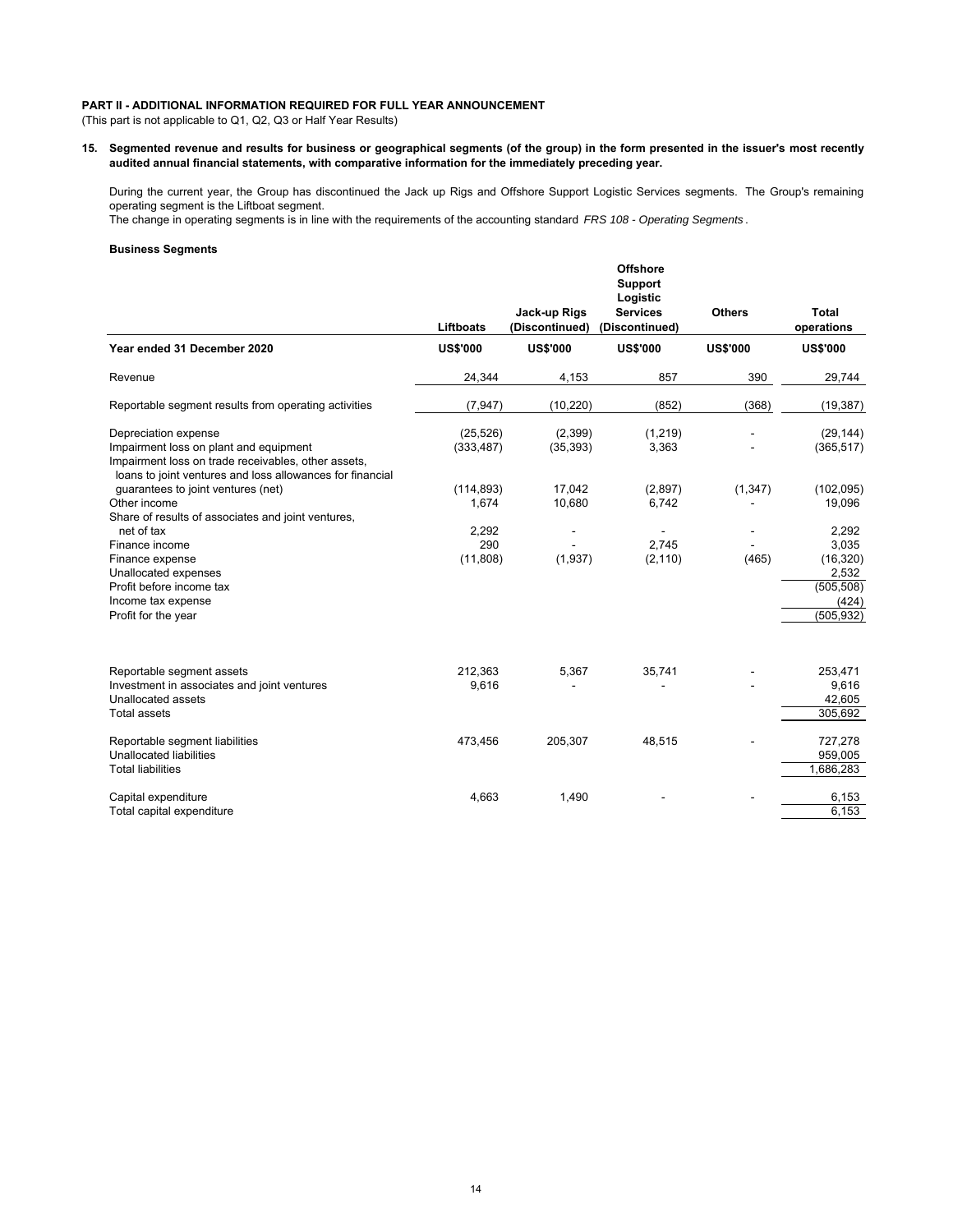# **Business Segments (Cont'd)**

|                                                                                                                                                            |                 | Jack-up Rigs    | <b>Offshore</b><br><b>Support</b><br>Logistic<br><b>Services</b> | <b>Others</b>   | Total           |
|------------------------------------------------------------------------------------------------------------------------------------------------------------|-----------------|-----------------|------------------------------------------------------------------|-----------------|-----------------|
|                                                                                                                                                            | Liftboats       | (Discontinued)  | (Discontinued)                                                   |                 | operations      |
| Year ended 31 December 2019                                                                                                                                | <b>US\$'000</b> | <b>US\$'000</b> | <b>US\$'000</b>                                                  | <b>US\$'000</b> | <b>US\$'000</b> |
| Revenue                                                                                                                                                    | 55,537          | 25,961          | 8,329                                                            | 500             | 90,327          |
| Reportable segment results from operating activities                                                                                                       | 18,330          | 6,314           | 6,601                                                            | (8,018)         | 23,227          |
| Depreciation expense                                                                                                                                       | (26, 617)       | (17,099)        | (4,632)                                                          |                 | (48, 348)       |
| Impairment loss on plant and equipment<br>Impairment loss on trade receivables, other assets,<br>loans to joint ventures and loss allowances for financial | (90, 281)       | (138, 634)      | (30, 300)                                                        |                 | (259, 215)      |
| guarantees to joint ventures (net)                                                                                                                         | (79, 273)       | (33,933)        | (73, 290)                                                        |                 | (186, 496)      |
| Other income                                                                                                                                               | 2,434           |                 | 2,424                                                            |                 | 4,858           |
| Share of results of associates and joint ventures,                                                                                                         |                 |                 |                                                                  |                 |                 |
| net of tax                                                                                                                                                 | 1,050           |                 | (10, 291)                                                        | (841)           | (10,082)        |
| Finance income                                                                                                                                             | 222             | 4.972           | 2,800                                                            |                 | 7,994           |
| Finance expense                                                                                                                                            | (47, 297)       | (60, 771)       | (3,731)                                                          |                 | (111, 799)      |
| Unallocated expenses                                                                                                                                       |                 |                 |                                                                  |                 | (29, 484)       |
| Loss before income tax                                                                                                                                     |                 |                 |                                                                  |                 | (609, 345)      |
| Income tax expense                                                                                                                                         |                 |                 |                                                                  |                 | (5, 591)        |
| Loss for the year                                                                                                                                          |                 |                 |                                                                  |                 | (614, 936)      |
| Reportable segment assets                                                                                                                                  | 635.033         | 55,869          | 78,353                                                           |                 | 769,255         |
| Investment in associates and joint ventures                                                                                                                | 70,284          |                 |                                                                  |                 | 70,284          |
| Unallocated assets                                                                                                                                         |                 |                 |                                                                  |                 | 42,325          |
| <b>Total assets</b>                                                                                                                                        |                 |                 |                                                                  |                 | 881,864         |
| Reportable segment liabilities                                                                                                                             | 850,891         | 801,530         | 93,084                                                           |                 | 1,745,505       |
| Unallocated liabilities                                                                                                                                    |                 |                 |                                                                  |                 | 3,803           |
| <b>Total liabilities</b>                                                                                                                                   |                 |                 |                                                                  |                 | 1,749,308       |
| Capital expenditure                                                                                                                                        | 10,665          | 6,042           |                                                                  |                 | 16,707          |
| Total capital expenditure                                                                                                                                  |                 |                 |                                                                  |                 | 16,707          |